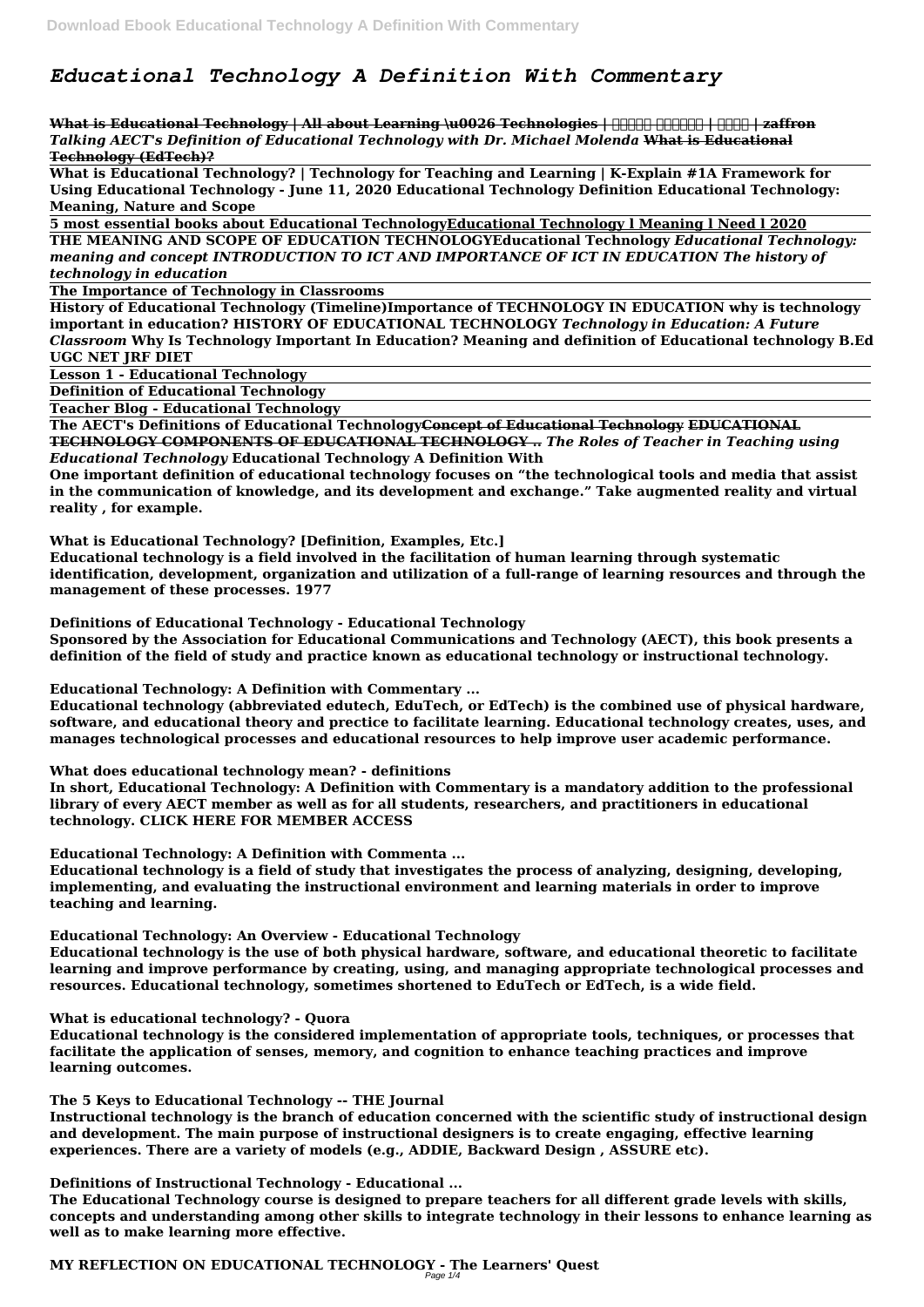**Education Technology (also known as "EdTech") refers to an area of technology devoted to the development and application of tools (including software, hardware, and processes) intended to promote education.**

# **What is EdTech and Why Should It Matter to You?**

**Technology in Education Lesson 1: MEANING OF EDUCATIONAL is the application of technology in the operation of education institution. TECHNOLOGY Instructional Technology it refers to aspects of educational technology that are concerned with instructions.**

### **(PDF) Educational Technology 1 Lesson 1: MEANING OF ...**

**Definition. The Association for Educational Communications and Technology (AECT) defined educational technology as "the study and ethical practice of facilitating learning and improving performance by creating, using and managing appropriate technological processes and resources". It denoted instructional technology as "the theory and practice of design, development, utilization, management ...**

#### **Educational technology - Wikipedia**

**In education, educational technology is "the theory and practice of design, development, utilization, management, and evaluation of processes and resources for learning," according to the Association for Educational Communications and Technology (AECT) Definitions and Terminology Committee.**

#### **Educational technology | Psychology Wiki | Fandom**

**Educational technology is the use of technology to improve education. It is a systematic, iterative process for designing instruction or training used to improve performance. Educational technology is sometimes also known as instructional technology or learning technology.**

What is Educational Technology | All about Learning \u0026 Technologies | **HHHH HHHH | HHH | zaffron** *Talking AECT's Definition of Educational Technology with Dr. Michael Molenda* **What is Educational Technology (EdTech)?**

#### **Educational technology - EduTech Wiki**

**Keeping Pace With edTech: The Top Educational Technology Trends. Education is increasingly becoming high tech. All the things that are happening in the world of technology are directly impacting education and learning systems. Why this is bound to happen, how our teachers, learners, and education systems as a whole are keeping pace with them ...**

#### **Top 6 Educational Technology Trends Right Now - eLearning ...**

**Science, technology, engineering, and mathematics (STEM), previously science, mathematics, engineering, and technology (SMET), is a broad term used to group together these academic disciplines. This term is typically used when addressing education policy and curriculum choices in schools to improve competitiveness in science and technology development. . It has implications for workforce ...**

# **Science, technology, engineering, and mathematics - Wikipedia**

**Educational Technology and Instructional Design Articles and Guides. ... Academic journals Addie model Alignment andragogy assessment ASSURE model Backward Design Bandura Blogs Bloom Course definition of educational technology Dick and Carey Model distance learning ed tech grad schools educational technology educational technology jobs ...**

**What is Educational Technology? | Technology for Teaching and Learning | K-Explain #1A Framework for Using Educational Technology - June 11, 2020 Educational Technology Definition Educational Technology: Meaning, Nature and Scope** 

**5 most essential books about Educational TechnologyEducational Technology l Meaning l Need l 2020 THE MEANING AND SCOPE OF EDUCATION TECHNOLOGYEducational Technology** *Educational Technology: meaning and concept INTRODUCTION TO ICT AND IMPORTANCE OF ICT IN EDUCATION The history of technology in education*

**The Importance of Technology in Classrooms**

**History of Educational Technology (Timeline)Importance of TECHNOLOGY IN EDUCATION why is technology important in education? HISTORY OF EDUCATIONAL TECHNOLOGY** *Technology in Education: A Future Classroom* **Why Is Technology Important In Education? Meaning and definition of Educational technology B.Ed UGC NET JRF DIET** 

**Lesson 1 - Educational Technology**

**Definition of Educational Technology**

**Teacher Blog - Educational Technology**

**The AECT's Definitions of Educational TechnologyConcept of Educational Technology EDUCATIONAL TECHNOLOGY COMPONENTS OF EDUCATIONAL TECHNOLOGY ..** *The Roles of Teacher in Teaching using Educational Technology* **Educational Technology A Definition With**

**One important definition of educational technology focuses on "the technological tools and media that assist in the communication of knowledge, and its development and exchange." Take augmented reality and virtual reality , for example.**

**What is Educational Technology? [Definition, Examples, Etc.] Educational technology is a field involved in the facilitation of human learning through systematic identification, development, organization and utilization of a full-range of learning resources and through the management of these processes. 1977**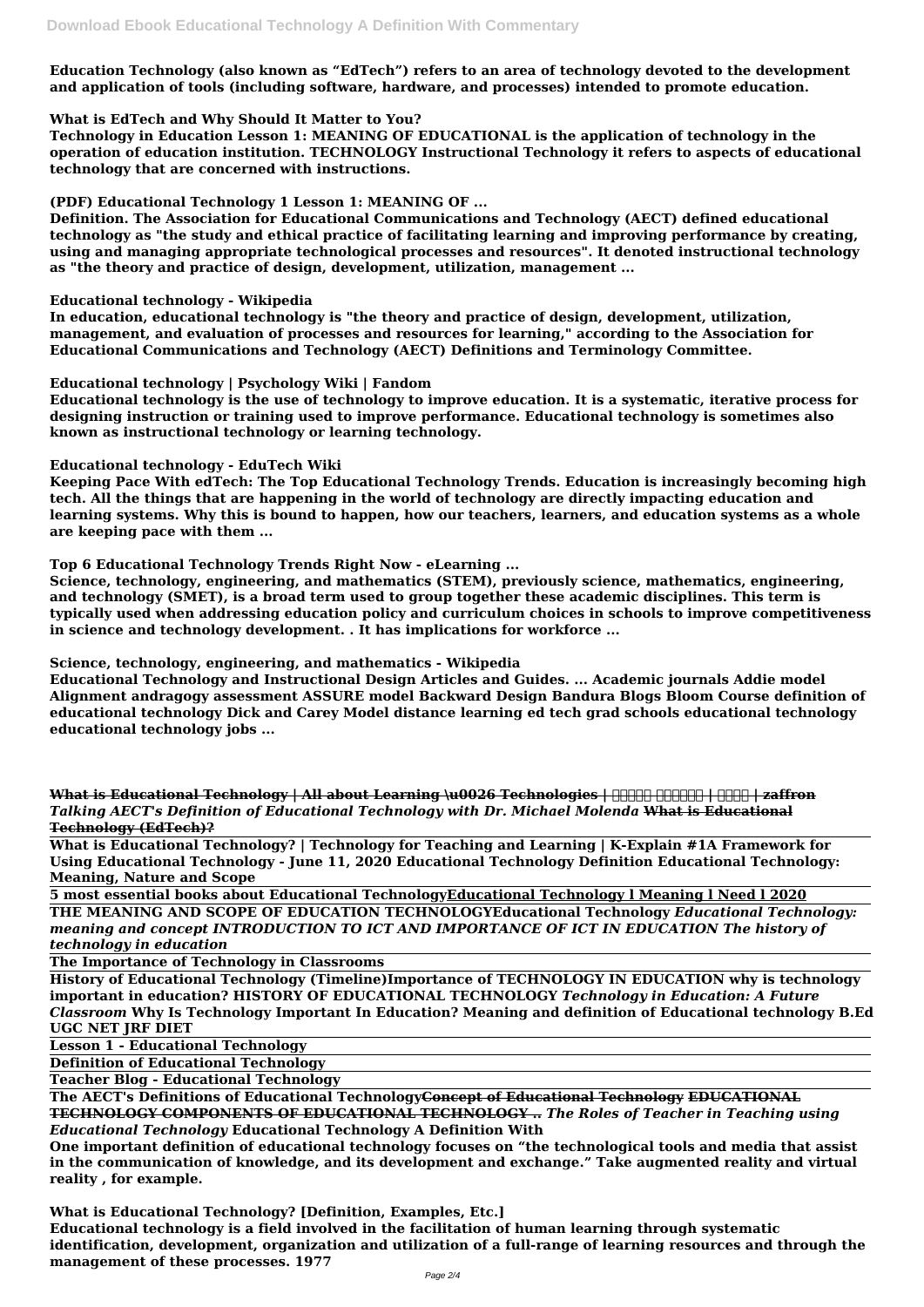# **Definitions of Educational Technology - Educational Technology**

**Sponsored by the Association for Educational Communications and Technology (AECT), this book presents a definition of the field of study and practice known as educational technology or instructional technology.**

**Educational Technology: A Definition with Commentary ...**

**Educational technology (abbreviated edutech, EduTech, or EdTech) is the combined use of physical hardware, software, and educational theory and prectice to facilitate learning. Educational technology creates, uses, and manages technological processes and educational resources to help improve user academic performance.**

**What does educational technology mean? - definitions**

**In short, Educational Technology: A Definition with Commentary is a mandatory addition to the professional library of every AECT member as well as for all students, researchers, and practitioners in educational technology. CLICK HERE FOR MEMBER ACCESS**

**Educational Technology: A Definition with Commenta ...**

**Educational technology is a field of study that investigates the process of analyzing, designing, developing, implementing, and evaluating the instructional environment and learning materials in order to improve teaching and learning.**

**Educational Technology: An Overview - Educational Technology**

**Educational technology is the use of both physical hardware, software, and educational theoretic to facilitate learning and improve performance by creating, using, and managing appropriate technological processes and resources. Educational technology, sometimes shortened to EduTech or EdTech, is a wide field.**

**What is educational technology? - Quora**

**Educational technology is the considered implementation of appropriate tools, techniques, or processes that facilitate the application of senses, memory, and cognition to enhance teaching practices and improve learning outcomes.**

**The 5 Keys to Educational Technology -- THE Journal**

**Instructional technology is the branch of education concerned with the scientific study of instructional design and development. The main purpose of instructional designers is to create engaging, effective learning experiences. There are a variety of models (e.g., ADDIE, Backward Design , ASSURE etc).**

**Definitions of Instructional Technology - Educational ...**

**The Educational Technology course is designed to prepare teachers for all different grade levels with skills, concepts and understanding among other skills to integrate technology in their lessons to enhance learning as well as to make learning more effective.**

# **MY REFLECTION ON EDUCATIONAL TECHNOLOGY - The Learners' Quest**

**Education Technology (also known as "EdTech") refers to an area of technology devoted to the development and application of tools (including software, hardware, and processes) intended to promote education.**

**What is EdTech and Why Should It Matter to You?**

**Technology in Education Lesson 1: MEANING OF EDUCATIONAL is the application of technology in the operation of education institution. TECHNOLOGY Instructional Technology it refers to aspects of educational technology that are concerned with instructions.**

**(PDF) Educational Technology 1 Lesson 1: MEANING OF ...**

**Definition. The Association for Educational Communications and Technology (AECT) defined educational technology as "the study and ethical practice of facilitating learning and improving performance by creating, using and managing appropriate technological processes and resources". It denoted instructional technology as "the theory and practice of design, development, utilization, management ...**

#### **Educational technology - Wikipedia**

**In education, educational technology is "the theory and practice of design, development, utilization, management, and evaluation of processes and resources for learning," according to the Association for Educational Communications and Technology (AECT) Definitions and Terminology Committee.**

#### **Educational technology | Psychology Wiki | Fandom**

**Educational technology is the use of technology to improve education. It is a systematic, iterative process for designing instruction or training used to improve performance. Educational technology is sometimes also known as instructional technology or learning technology.**

#### **Educational technology - EduTech Wiki**

**Keeping Pace With edTech: The Top Educational Technology Trends. Education is increasingly becoming high tech. All the things that are happening in the world of technology are directly impacting education and learning systems. Why this is bound to happen, how our teachers, learners, and education systems as a whole are keeping pace with them ...**

**Top 6 Educational Technology Trends Right Now - eLearning ... Science, technology, engineering, and mathematics (STEM), previously science, mathematics, engineering,**